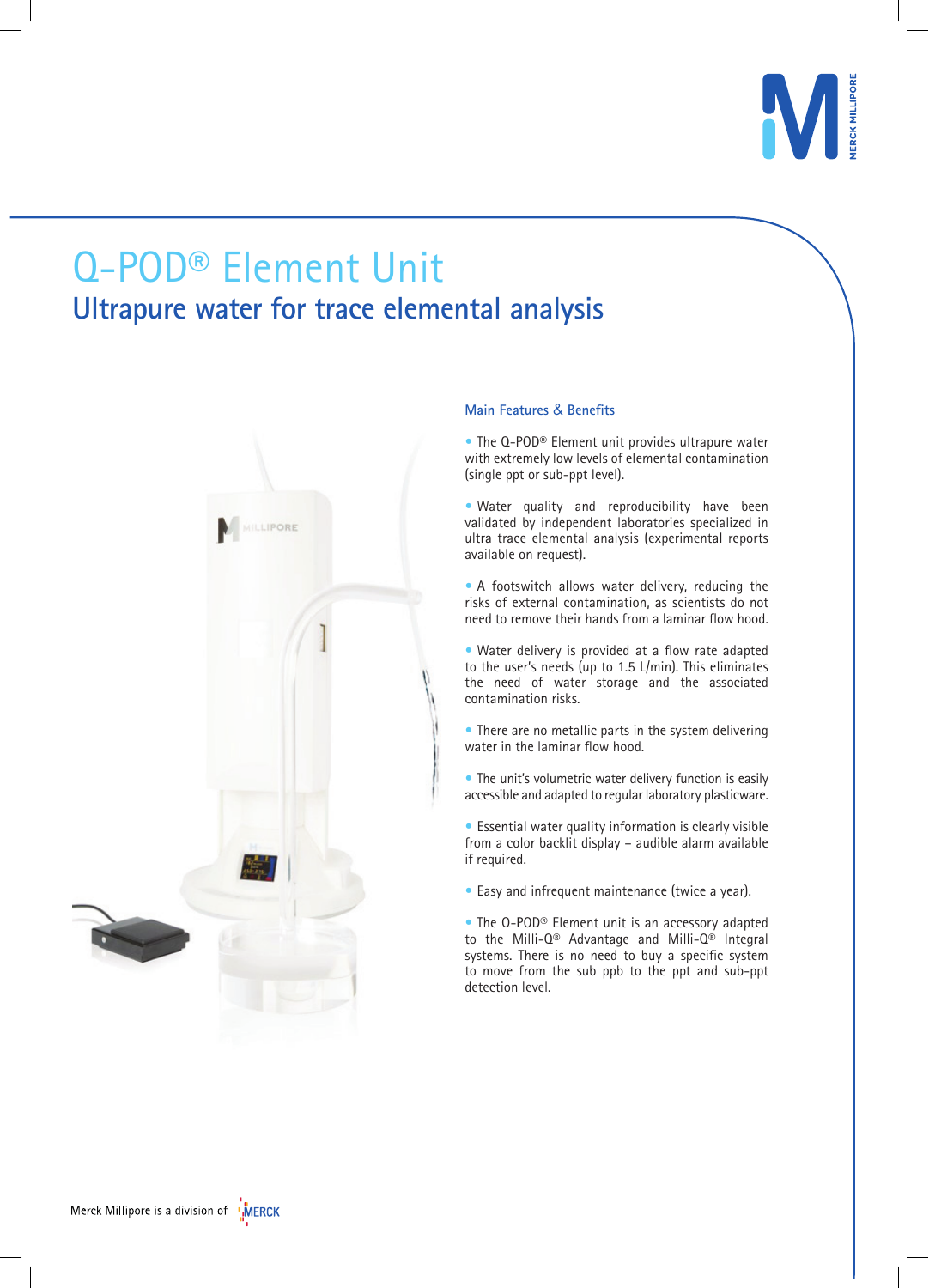

### **ULTRAPURE WATER FOR TRACE ELEMENT ANALYSIS**

Recent advancements in measuring techniques and detection technologies have dramatically improved the sensitivity of modern analytical instrumentation. Trace elements can now be measured at ppt and sub-ppt levels using techniques such as ICP-MS.

These low detection levels allow new applications, such as elemental fingerprinting, to be employed in such diverse fields as forensic science, the food and beverage industry and astrogeology.

Low detection levels mean that special care must be taken with the instrumentation, operators, laboratory environment and any sample containers used—all of which can impact experimental results.

This is equally true for ultrapure water used in the analytical process. Due to the dissolution and dilution processes required in sample preparation, high-purity water typically constitutes over 90 % of a sample analyzed by these sensitive techniques. High-purity water is also used for cleaning sample containers, washing plastics and preparing blanks and standard solutions.

Laboratories performing trace analysis must have a reliable source of ultrapure water with consistently low elemental concentrations.

The Q-POD® Element unit was specifically designed to achieve this purpose when combined with a Milli-Q® Integral or Milli-Q® Advantage ultrapure water purification system. The Q-POD® Element unit's design was developed by scientists conversant with trace analysis methods such as IC, ICP-MS and GF-AAS.1 below. There was no peak higher than 0.006AU at 210nm and no peak higher than 0.002AU at 254 nm.

#### **Q-POD® Element Unit**

Reliable, efficient and economic delivery of ultrapure water suitable for elemental analysis—in the quantities you need.

The Q-POD® Element unit employs ultra-clean materials and a succession of optimized water purification technologies to produce 18.2 MΩ.cm resistivity ultrapure water (at 25 °C), ideal for trace analysis methods. Foot-pedal activation is included to allow hands-free delivery in a clean area, which eliminates the need to touch the unit, and thus further reduces the possibility of contamination.

A built-in display provides information on all water purification system key parameters.

#### **Q-POD® Flow Schematics**

In the Q-POD® Element unit, water enters the base of the Q-POD® unit, then flows through the Quantum ICP cartridge and the Optimizer LW final filter. If the outlet solenoid valve is closed, water leaves the Q-POD® base and is recirculated to the Milli-Q® water purification system.

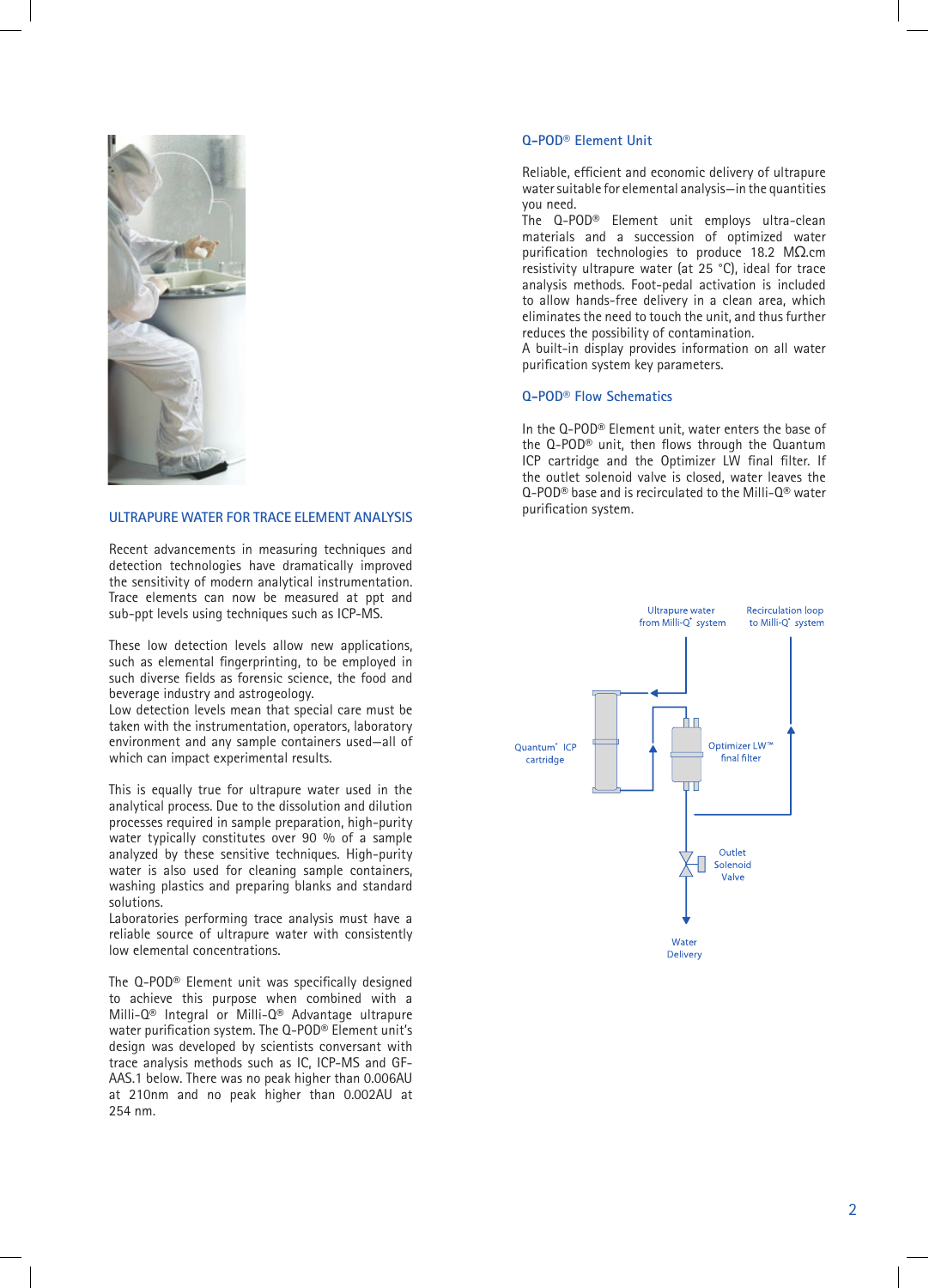#### **Q-POD® Element Design**

All materials used for the production of the Q-POD® Element unit were selected and evaluated to minimize the risks of elemental contamination. Special care was taken for the materials in contact with water such as the ion-exchange resin and outlet O-ring of the Quantum® ICP cartridge, the Optimizer LW end filter and the outlet solenoid valve, where water is in contact only with PVDF and perfluoro rubber.

## **Q-POD® Element Validation**

In order to verify the quality of water provided by the Q-POD® Element unit, analytical tests were performed in independent laboratories.

In one laboratory, the tests were performed in parallel, using the new Q-POD® Element unit and the Milli-Q® Element system formerly available from Merck Millipore. These tests certified that the new design delivers water quality that is equal to or superior to that of the former design, meaning that results formerly obtained with the previous Milli-Q® Element system can be transposed to the new Q-POD® Element unit.

The results presented in Table 1 are excerpts from this report (the full text of the report, including the description of experimental protocols, is available on request).

Values obtained on Perkin Elmer® Elan 6100 DRC (Dynamic Reaction Cell).

(\*) BEC in ppt or ng/L obtained using Q-POD® Element unit fed with water produced by a Milli-Q® Integral system.

BEC (Background Equivalent Concentration) is calculated as : BEC = Intensity corrected by the background / calibration slope Calibration slope (obtained from the analysis of 10 standards from 10 ng/L to 500 ng/L (intensity is background corrected)).

The background was obtained from signal acquisition without any nebulisation of the solution The obtained limit is an absolute limit: the BEC.

(\*\*) For potassium and sodium lower BEC values are obtained with more suitable analytical conditions (such as trace ion chromatography).

| Element                | Symbol | Isotope | Q-POD <sup>®</sup> Element<br>BEC (ppt or ng/l) (*) |
|------------------------|--------|---------|-----------------------------------------------------|
| Aluminium              | Al     | 27      | 1.473                                               |
| Antimony               | Sb     | 121     | 0.136                                               |
| Arsenic                | As     | 75      | 0.078                                               |
| <b>Barium</b>          | Br     | 138     | 0.043                                               |
| <b>Beryllium</b>       | Be     | 9       | 0.367                                               |
| <b>Bismuth</b>         | Bi     | 209     | 0.009                                               |
| Cadmium                | Cd     | 114     | 0.011                                               |
| Calcium                | Ca     | 40      | 0.581                                               |
| Cerium                 | Ce     | 140     | 0.005                                               |
| Cesium                 | Cs     | 133     | 0.003                                               |
| Chromium               | Cr     | 52      | 0.330                                               |
| Cobalt                 | Co     | 59      | 0.054                                               |
| Copper                 | Cu     | 63      | 0.745                                               |
| Gallium                | Ga     | 71      | 0.008                                               |
| Germanium              | Ge     | 74      | 1.162                                               |
| Gold                   | Au     | 197     | 0.013                                               |
| <b>Iridium</b>         | Ir     | 193     | 0.121                                               |
| Iron                   | Fe     | 56      | 0.843                                               |
| Lead                   | Pb     | 208     | 0.183                                               |
| Lithium                | Li     | 7       | 1.230                                               |
| Magnesium              | Mg     | 24      | 0.406                                               |
| <b>Mercury</b>         | Нg     | 202     | 0.067                                               |
| Molybdenum             | Mo     | 98      | 0.346                                               |
| <b>Nickel</b>          | Ni     | 60      | 0.109                                               |
| Niobium                | Nb     | 93      | 0.016                                               |
| Platinum               | Pt     | 195     | 0.116                                               |
| Potassium (**)         | K      | 39      | 14.496                                              |
| Rhenium                | Re     | 187     | 0.669                                               |
| Rubidium               | Rb     | 85      | 0.012                                               |
| Ruthenium              | Ru     | 102     | 0.105                                               |
| Scandium               | Sc     | 45      | 1.153                                               |
| Selenium               | Se     | 82      | 0.980                                               |
| Silver                 | Ag     | 109     | 0.869                                               |
| Sodium <sup>(**)</sup> | Na     | 23      | 3.770                                               |
| Tantalum               | Ta     | 181     | 0.322                                               |
| <b>Thallium</b>        | TI     | 205     | 0.596                                               |
| Tin                    | Sn     | 120     | 0.929                                               |
| Tungsten               | W      | 186     | 0.016                                               |
| <b>Uranium</b>         | U      | 238     | 0.014                                               |
| Vanadium               | V      | 51      | 0.068                                               |
| Zinc                   | Zn     | 66      | 0.192                                               |